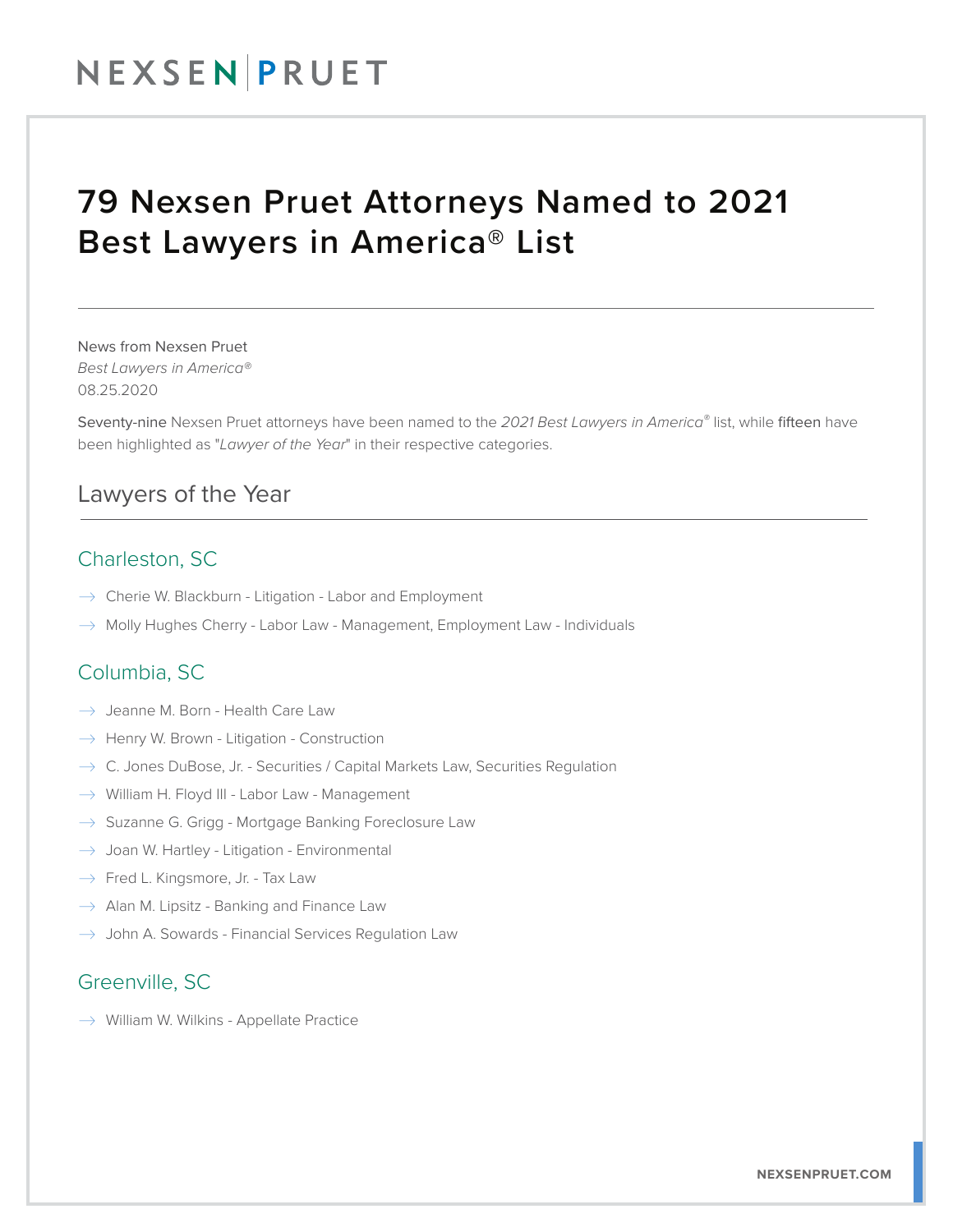### Raleigh, NC

 $\rightarrow$  Alexander P. Sands III - Government Relations Practice

#### Triad (NC)

- $\rightarrow$  M. Jay DeVaney Eminent Domain and Condemnation Law
- $\rightarrow$  David S. Pokela Litigation Real Estate  $\overline{a}$

#### Best Lawyers in America®  $\overline{\phantom{a}}$

*\*(Year) First year the lawyer was listed in any practice area.*

### Charleston, SC

- $\rightarrow$  Cherie W. Blackburn (2005) Copyright Law, Employment Law Management, Labor Law Management, Litigation - Labor and Employment, Trademark Law
- $\rightarrow$  Molly Hughes Cherry (2008) Employment Law Individuals, Employment Law Management, Labor Law -Management, Litigation - Labor and Employment
- $\to$  Paul A. Dominick (2003) Bet-the-Company Litigation, Commercial Litigation, Litigation Real Estate, Mass Tort Litigation / Class Actions - Defendants
- $\rightarrow$  J. David Hawkins (2005) Business Organizations (including LLCs and Partnerships), Corporate Law
- $\rightarrow$  Julie O. Medich (2009) Corporate Law, Mergers and Acquisitions Law
- $\rightarrow$  Neil C. Robinson, Jr. (2003) Real Estate Law
- $\rightarrow$  Mary D. Shahid (2009)- Environmental Law, Litigation Environmental, Water Law
- $\rightarrow$  R. Bruce Wallace (2015) Commercial Litigation, Litigation Insurance

### Charlotte, NC

- $\rightarrow$  Stephen L. Cordell (2005) Public Finance Law
- $\rightarrow$  Robert H. Hull, Jr. (2015) Real Estate Law
- $\rightarrow$  Christopher H. Kouri (2014) Corporate Law
- $\rightarrow$  Joseph D. McCullough (2016) Eminent Domain and Condemnation Law, Land Use and Zoning Law
- $\rightarrow$  James C. Smith (2005) Commercial Litigation, Litigation Construction, Litigation Mergers and Acquisitions, Litigation - Securities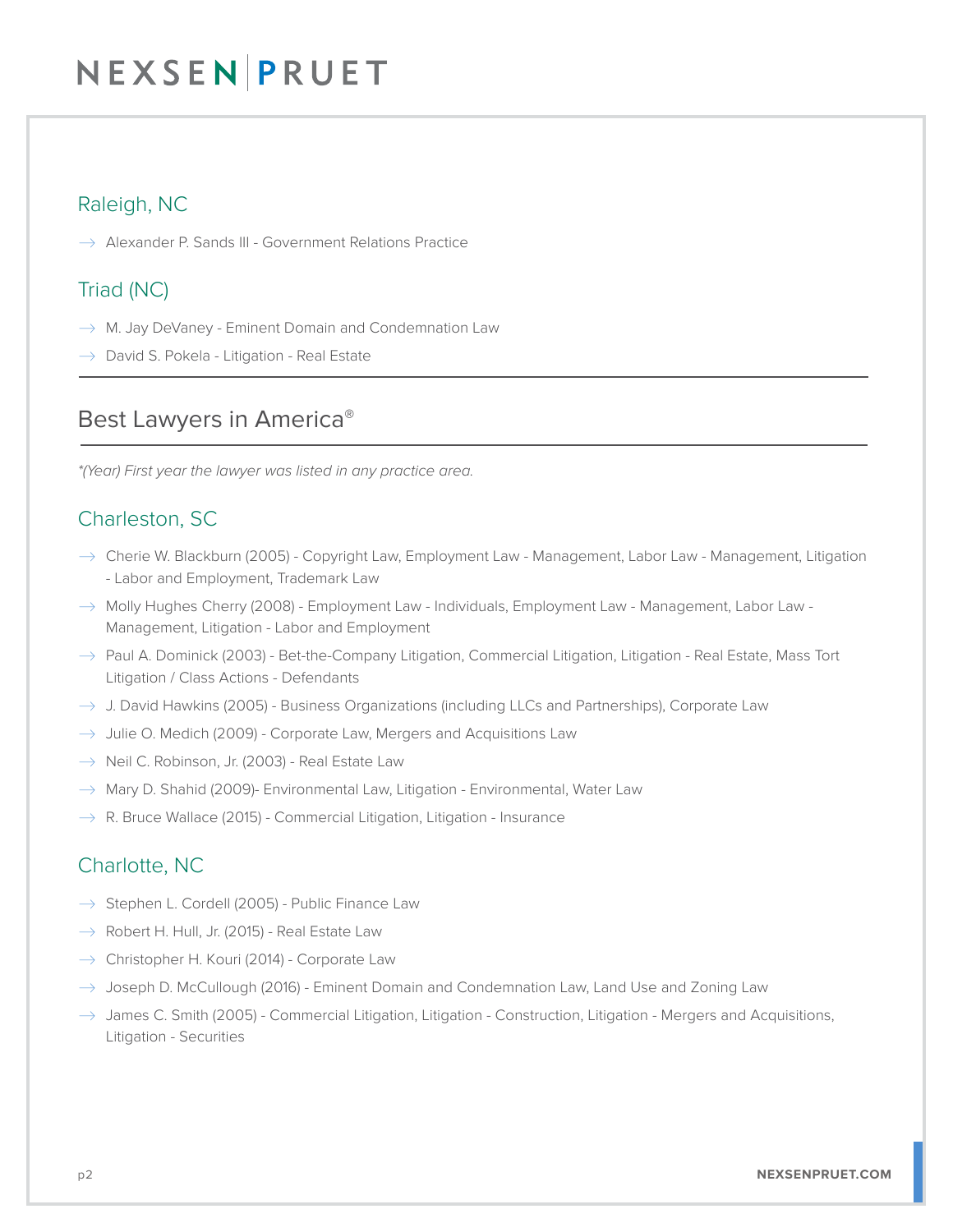## Columbia, SC

- $\rightarrow$  Ralph W. Barbier (2011) Health Care Law
- $\rightarrow$  David Black (2021) Litigation Trusts and Estates
- $\rightarrow$  Jeanne M. Born (2013) Health Care Law
- $\rightarrow$  Michael T. Brittingham (2007) Employee Benefits (ERISA) Law, Litigation ERISA
- $\rightarrow$  Henry W. Brown (2003) Construction Law, Litigation Construction
- $\rightarrow$  Robert D. Coble (2013) Administrative / Regulatory Law
- $\rightarrow$  David E. Dubberly (2006) Employment Law Management, Labor Law Management, Litigation Labor and Employment
- $\rightarrow$  C. Jones DuBose, Jr. (2010) Corporate Law, Mergers and Acquisitions Law, Securities / Capital Markets Law, Securities Regulation
- $\rightarrow$  Victoria L. Eslinger (2001) Employment Law Management, Family Law, Labor Law Management, Litigation -Labor and Employment
- $\rightarrow$  William H. Floyd III (2008) Employee Benefits (ERISA) Law, Employment Law Management, Labor Law -Management, Litigation - ERISA, Litigation - Labor and Employment
- $\rightarrow$  Amy Harmon Geddes (2015) Insurance Law
- $\rightarrow$  Suzanne G. Grigg (2016) Mortgage Banking Foreclosure Law
- $\rightarrow$  Joan W. Hartley (2017) Environmental Law, Litigation Environmental
- $\rightarrow$  Julian Hennig III (2003) Corporate Law, Litigation Securities, Securities / Capital Markets Law, Securities Regulation
- $\rightarrow$  Fred L. Kingsmore, Jr. (2003) Tax Law, Trusts and Estates
- $\rightarrow$  G. Marcus Knight (2003) Corporate Law, Mergers and Acquisitions Law, Securities / Capital Markets Law, Securities Regulation
- $\rightarrow$  W. Thomas Lavender, Jr. (2003) Environmental Law
- $\rightarrow$  Alan M. Lipsitz (2008) Banking and Finance Law, Financial Services Regulation Law, Public Finance Law
- $\rightarrow$  James G, Long III (2021) Commercial Litigation
- $\rightarrow$  John A. Sowards (2010) Banking and Finance Law, Financial Services Regulation Law
- $\rightarrow$  William Leighton Lord III (2009) Real Estate Law
- $\rightarrow$  Angus H. Macaulay, Jr. (2013) Employment Law Management, Litigation Labor and Employment
- $\rightarrow$  Burnet R. Maybank III (2009) Tax Law
- $\rightarrow$  Susan P. McWilliams (2005) Employment Law Management, Labor Law Management, Litigation Labor and Employment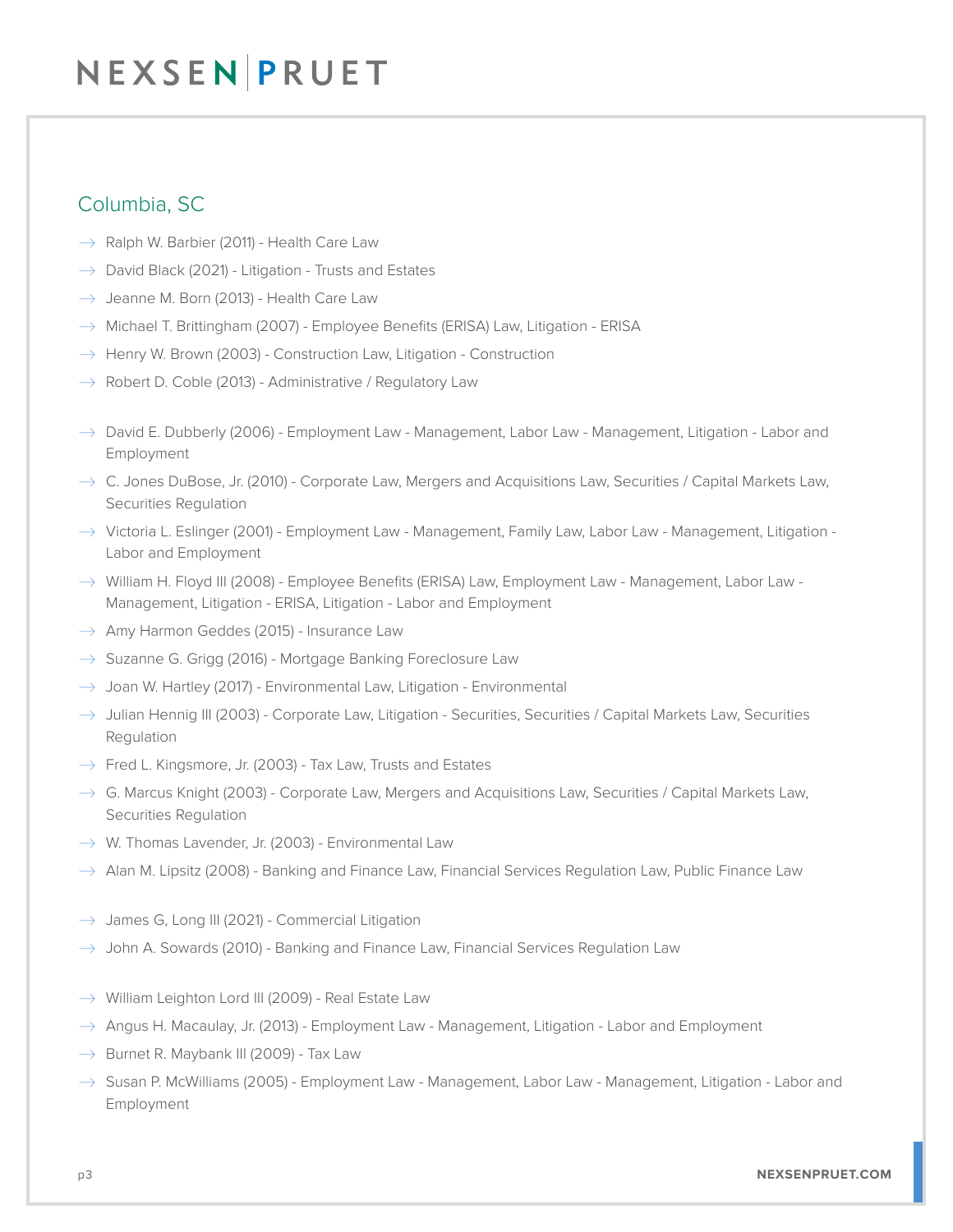- $\rightarrow$  Julio E. Mendoza, Jr. (2001) Bankruptcy and Creditor Debtor Rights / Insolvency and Reorganization Law
- $\rightarrow$  Edward G. Menzie (1983) Corporate Law, Mergers and Acquisitions Law, Real Estate Law, Securities / Capital Markets Law, Securities Regulation
- $\rightarrow$  Nikole Setzler Mergo (2013) Litigation Labor and Employment
- $\rightarrow$  Matthew B. Roberts (2009) Health Care Law
- $\rightarrow$  Sara S. Rogers (2007) Environmental Law, Government Relations Practice
- $\rightarrow$  Todd A. Serbin (2020) Patent Law
- $\rightarrow$  Val H. Stieglitz (2013) Commercial Litigation, Mediation
- $\rightarrow$  Marguerite S. Willis (2016) Commercial Litigation

#### Greenville, SC

- $\rightarrow$  Mark W. Bakker (2007) Employment Law Management, Litigation Labor and Employment, Mediation
- $\rightarrow$  Sarah Sloan Batson (2020) Litigation Labor and Employment
- $\rightarrow$  David W. Gossett (2010) Banking and Finance Law, Real Estate Law
- $\rightarrow$  John B. Hardaway (2010) Copyright Law, Patent Law, Trademark Law
- $\rightarrow$  Sara Kanos (2018) Litigation Intellectual Property, Trademark Law
- $\rightarrow$  Andrew Mathias (2018) Commercial Litigation
- $\rightarrow$  James K. Price (2011) Corporate Law, Real Estate Law
- $\rightarrow$  B. Joel Stoudenmire (2008) Trusts and Estates
- $\rightarrow$  James I. Warren III (2005) Economic Development Law, Real Estate Law
- $\rightarrow$  William W. Wilkins (2010) Appellate Practice, Bet-the-Company Litigation, Criminal Defense: White-Collar

#### Greensboro, NC

- $\rightarrow$  Robert G. Baynes (2009) Corporate Law
- $\rightarrow$  Eric H. Biesecker (2013) Construction Law
- $\rightarrow$  Margaret Shea Burnham (2007) Litigation Real Estate, Real Estate Law
- $\rightarrow$  M. Jay DeVaney (2001) Eminent Domain and Condemnation Law, Litigation Real Estate, Real Estate Law
- $\rightarrow$  R. Harper Heckman (2008) Construction Law, Litigation Construction
- $\rightarrow$  A. Scott Jackson (2011) Corporate Law
- $\rightarrow$  Philip Patrick McCann (2018) Litigation Intellectual Property, Patent Law
- $\rightarrow$  Christine L. Myatt (2010) Bankruptcy and Creditor Debtor Rights / Insolvency and Reorganization Law